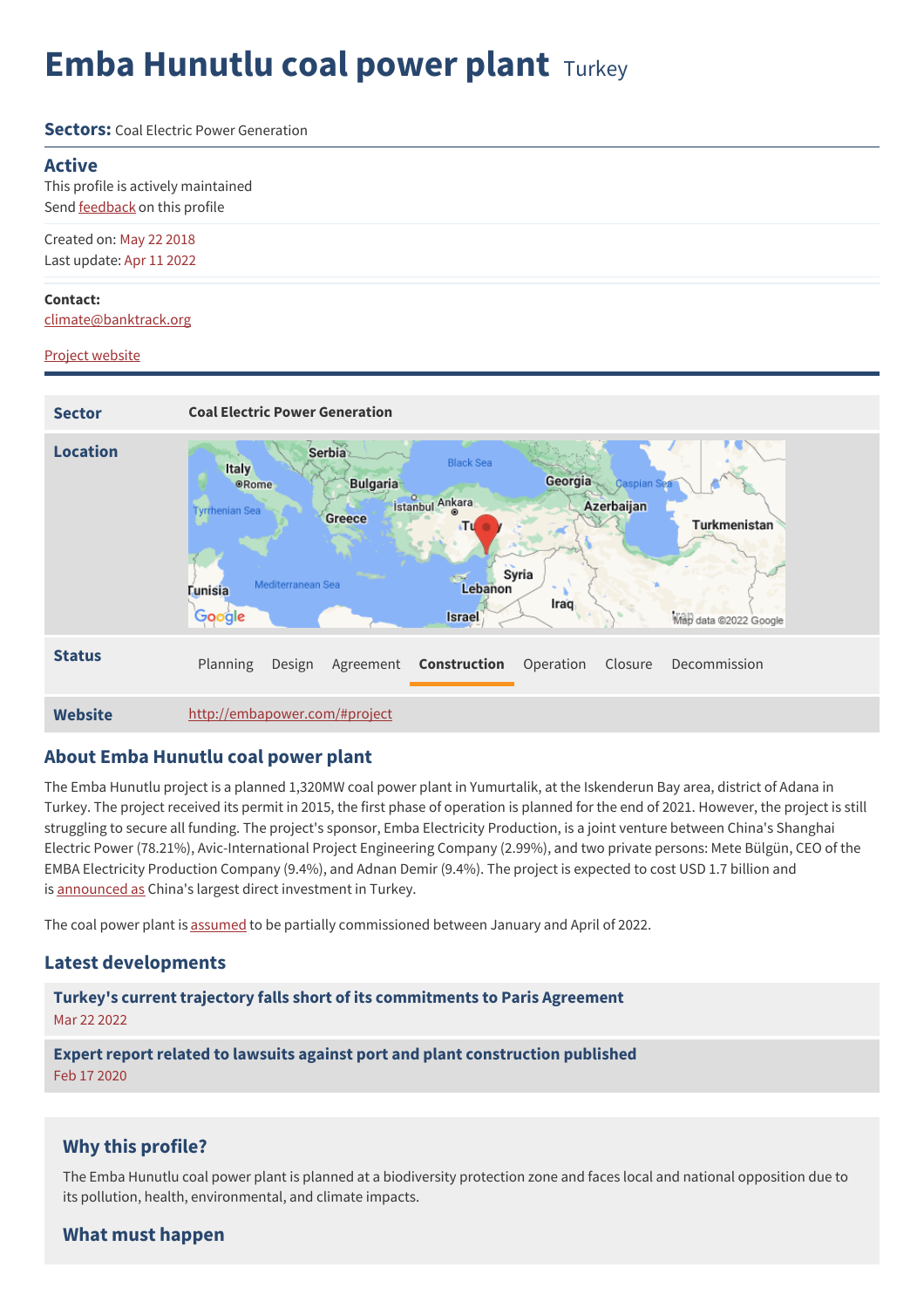The Paris Climate Agreement goals require a managed decline of fossil fuel production. The construction of new coal-fired power plants is not compatible with this goal. Banks must immediately stop financing new coal-fired power plant developments anywhere in the world. As such, banks should steer clear of financing the Emba Hunutlu coal power project.

## **Impacts**

## **Social and human rights impacts**

Iskenderun Bay in the south-east Mediterranean region of Turkey is a highly populated area with metropolitan cities such as Adana, Mersin and Hatay. The total population of the Cukurova Region with all four provinces is almost six million. The region is expected to grow from migration from within Turkey and Syria. The region also hosts seasonal agricultural workers. The major economic activity is agriculture, due to the optimum climate conditions, geographical features, soil fertility, and irrigation opportunities.

6.8% of [Turkey's](http://www.cka.org.tr/dosyalar/adana_mersin_at_a_glance_26_eylul.pdf) total added value of the agricultural sector comes from Adana and Mersin's agricultural production, and the Erzin district of Hatay is home to 20% of the citrus production of the entire country. However, the area is getting more and more polluted due to heavy industrial infrastructure projects. Any new coal projects to operate in Iskenderun Bay, including Emba Hunutlu, will have a major impact on the primary agricultural activity of the local communities.

## **Environmental and climate impacts**

Over its projected life span the Emba Hunutlu coal power plant would be responsible for [emitting](https://beyond-coal.eu/data/) about 207.44 million tonnes of CO2. [Studies](https://www.env-health.org/IMG/pdf/20052015_hr_coal_report_turkey_final.pdf) on heavy metal contents of soil, water and animals in the larger Iskenderun Bay region have given adequate evidence to conclude that the region has already serious pollution burden due to industrial and agricultural activities. If new coal power plants are built as planned, this would add to this environmental impact and associated burden of disease in the region.

**Biodiversity protection** The area where the Hunutlu power plant is planned in Yumurtalık is a biodiversity hotspot with reproduction zones of marine turtles which are protected by international conventions. The area is [internationally](https://www.cbd.int/) protected by the Convention on Biological Diversity (1992) to which both China and Turkey are parties, as well as the Bern Convention on [Conservation](https://www.coe.int/en/web/bern-convention) of European Wildlife and Natural Habitats (1979), especially regarding preservation of*Caretta caretta* and *Chelonia mydas*reproduction areas and population. The site is protected by the circular of 2009/10 on the protection of sea turtles. The project poses severe [risks](https://banksandbiodiversity.org/emba_hunutlu_coal_plant/) to these protected species not only via coal shipments and delivery, but also its cooling water discharges.

This project violates four **Banks and [Biodiversity](https://banksandbiodiversity.org/emba_hunutlu_coal_plant/) No Go Policy** Areas:

- **Area 1:** The Turkish government has designated 21 beaches as sea turtle conservation sites, per the conservation circular drafted with reference to the Bern Convention in Turkey.
- Area 2: The coal plant is located in a protected area recognized under Turkish law, per Circular no. 2009-10 on the Protection of Sea Turtles. This law recognizes and protects the existence of both turtle species in this area, and thus does not allow for power plant construction within the area. However, the coal plant spans across 41 hectares, which directly overlaps and surrounds sea turtle nesting sites.
- **Area 3:** The Emba Hunutlu coal plant is located in an area with both endemic and endangered species.
- **Area 6:** Turkish law Circular No: 2009/10 formally recognizes and protects coastlands for nesting turtle sites, in accordance with the Bern Convention and states the conditions of the Convention regarding those sites.

Air pollution In June 2020, [CREA](https://energyandcleanair.org/) (Centre for Research on Energy and Clean Air) released a [report](https://energyandcleanair.org/wp/wp-content/uploads/2020/06/EMBA-Hunutlu-Coal-Power-Project.pdf) about the air quality and health impacts of the proposed EMBA Hunutlu coal power plant. When operational, the Hunutlu plant would together with already operating coal power plants in the area, put 100,000 people in the Iskenderun Bay area at risk of pollution concentrations exceeding the WHO guidelines. The EMBA Hunutlu plant is projected to cause 2,000 air-pollution related deaths over its 40-year lifetime. Other projected health impacts from the report include 15,8 million sick days, 1,9 million lost working days, 240,000 days of asthmatic and bronchitic symptoms in children and 10,000 hospital admissions.

## **Governance**

## **Bank policies**

The following bank investment policies apply to this project: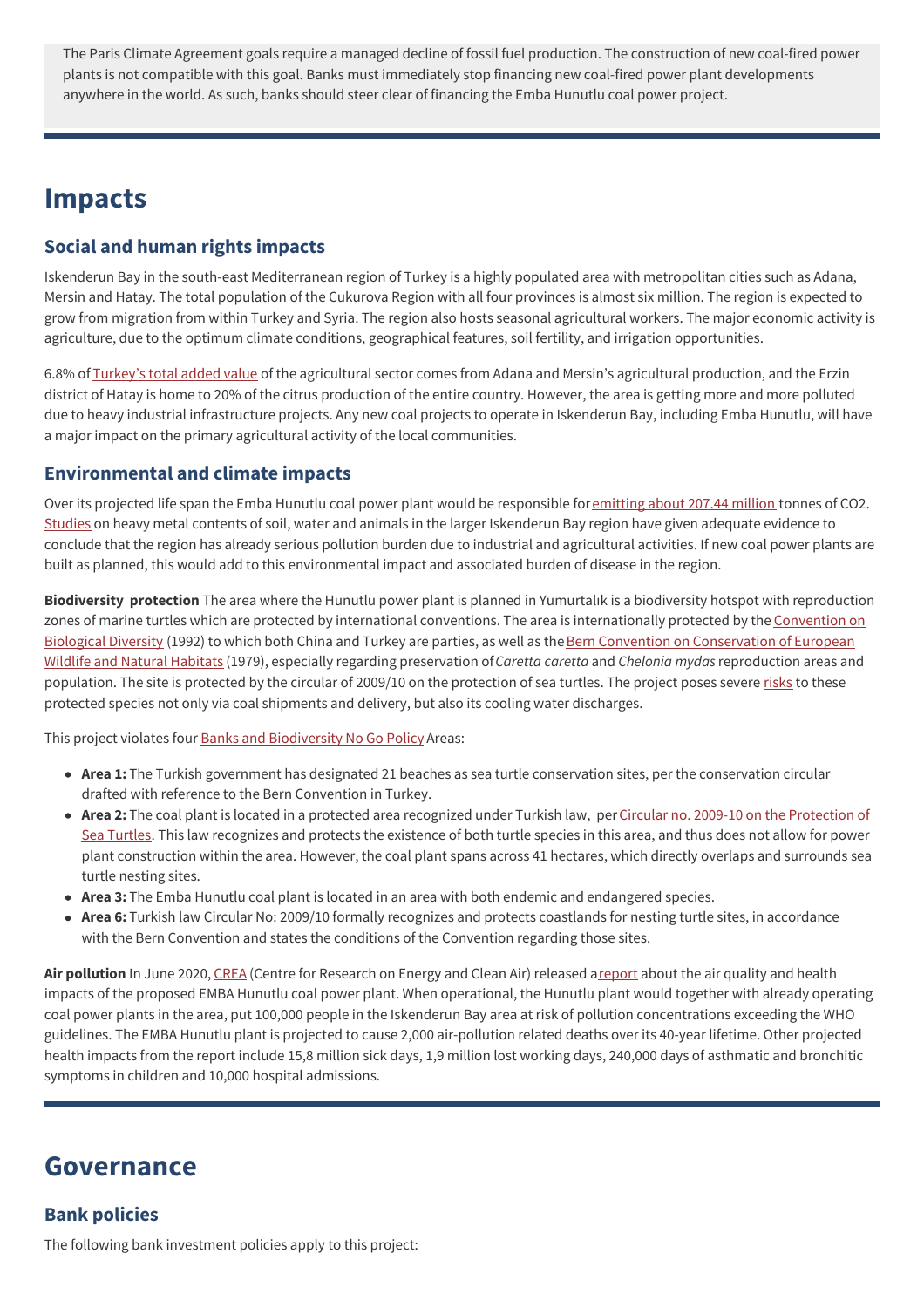### **Bank of [China](https://www.banktrack.org/show/bankprofile/bank_of_china)**

**Guidelines on [environmental](https://chinadevelopmentbrief.cn/wp-content/uploads/2021/08/Guidelines-for-financial-institutions-environmental-information-disclosure.pdf) information disclosure for financial institutions** Jul 22 2021 | People's Bank of China

**Environmental and social [responsibilities](https://www.banktrack.org/download/environmental_and_social_responsibilities)**

Sep 14 2021 | Bank of China

**China [Development](https://www.banktrack.org/show/bankprofile/china_development_bank) Bank**

**Guidelines on [environmental](https://chinadevelopmentbrief.cn/wp-content/uploads/2021/08/Guidelines-for-financial-institutions-environmental-information-disclosure.pdf) information disclosure for financial institutions** Jul 22 2021 | People's Bank of China

**China [Merchants](https://www.banktrack.org/show/bankprofile/china_merchants_bank) Bank**

**Guidelines on [environmental](https://chinadevelopmentbrief.cn/wp-content/uploads/2021/08/Guidelines-for-financial-institutions-environmental-information-disclosure.pdf) information disclosure for financial institutions** Jul 22 2021 | People's Bank of China

### **[Industrial](https://www.banktrack.org/show/bankprofile/industrial_bank) Bank**

**Environment and social risk [management](https://www.cib.com.cn/en/aboutCIB/social/policy/system.html) system** Date listed represents date as accessed on website Feb 19 2021 | Industrial Bank

**[Environmental](https://www.cib.com.cn/en/aboutCIB/social/policy/index.html) and social policies** Date listed represents date as accessed on website Feb 19 2021 | Industrial Bank

### **China [Construction](https://www.banktrack.org/show/bankprofile/china_construction_bank) Bank**

**Guidelines on [environmental](https://chinadevelopmentbrief.cn/wp-content/uploads/2021/08/Guidelines-for-financial-institutions-environmental-information-disclosure.pdf) information disclosure for financial institutions** Jul 22 2021 | People's Bank of China

**Green, Social, Sustainability and [Sustainability-Linked](https://www.banktrack.org/download/green_social_sustainability_and_sustainabilitylinked_gsss_bond_framework) ("GSSS") Bond Framework** Apr 1 2021 | China Construction Bank

### **Bank of [Communications](https://www.banktrack.org/show/bankprofile/bank_of_communications)**

**Guidelines on [environmental](https://chinadevelopmentbrief.cn/wp-content/uploads/2021/08/Guidelines-for-financial-institutions-environmental-information-disclosure.pdf) information disclosure for financial institutions** Jul 22 2021 | People's Bank of China

### **China [Everbright](https://www.banktrack.org/show/bankprofile/china_everbright_bank) Bank**

**[Environmental](https://www.cebenvironment.com/en/csr/policy.php) policy**

Date listed represents date as accessed on website Jan 18 2021 | China Everbright Bank

**Guidelines on [environmental](https://chinadevelopmentbrief.cn/wp-content/uploads/2021/08/Guidelines-for-financial-institutions-environmental-information-disclosure.pdf) information disclosure for financial institutions**

Jul 22 2021 | People's Bank of China

### **Industrial and [Commercial](https://www.banktrack.org/show/bankprofile/industrial_commercial_bank_of_china) Bank of China (ICBC)**

**Guidelines on [environmental](https://chinadevelopmentbrief.cn/wp-content/uploads/2021/08/Guidelines-for-financial-institutions-environmental-information-disclosure.pdf) information disclosure for financial institutions** Jul 22 2021 | People's Bank of China

### **China [Minsheng](https://www.banktrack.org/show/bankprofile/china_minsheng_bank) Bank**

**Guidelines on [environmental](https://chinadevelopmentbrief.cn/wp-content/uploads/2021/08/Guidelines-for-financial-institutions-environmental-information-disclosure.pdf) information disclosure for financial institutions** Jul 22 2021 | People's Bank of China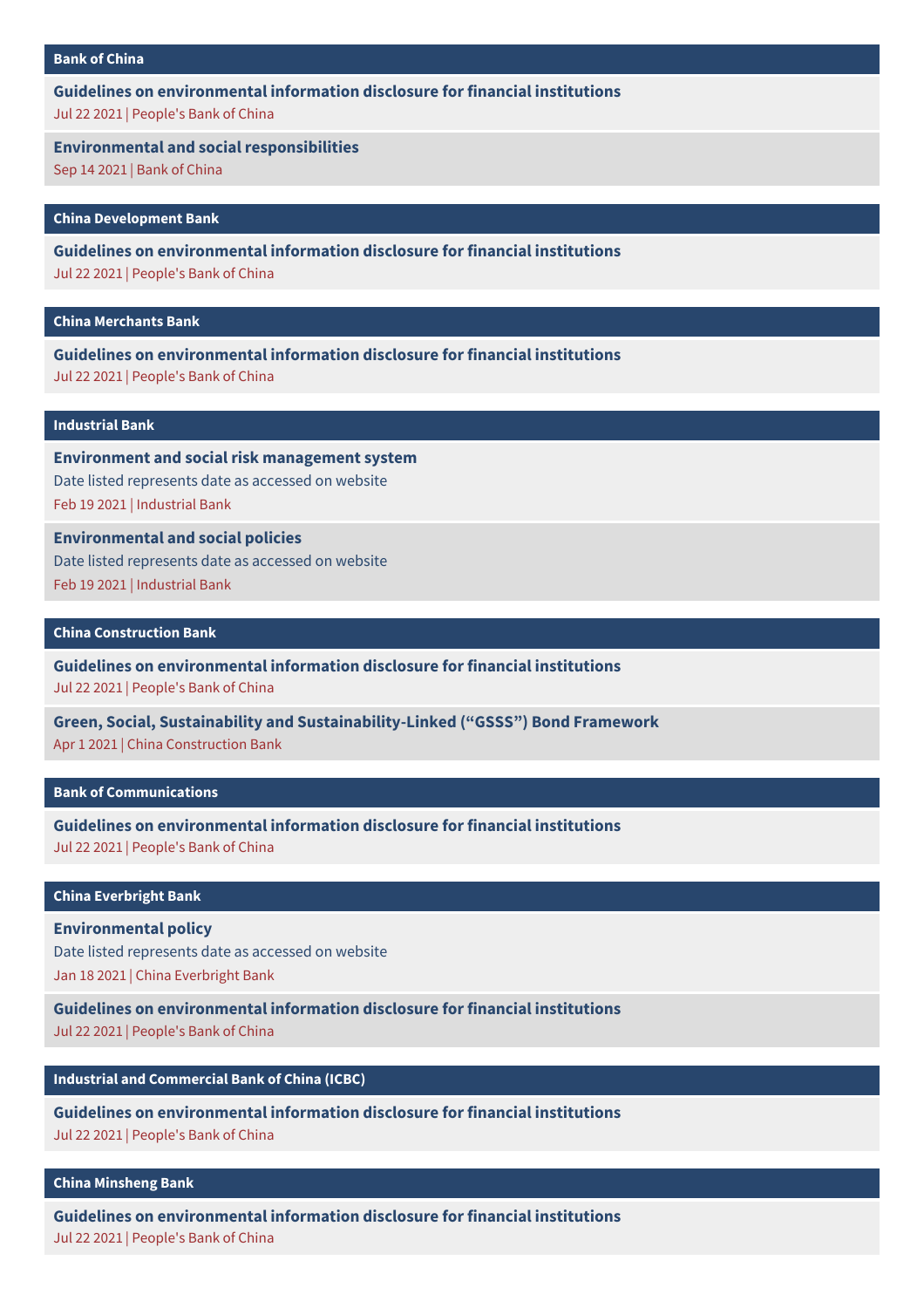## **Low carbon business and [operation](https://www.banktrack.org/download/low_carbon_business_and_operation_policy) policy**

Aug 12 2019 | Ping An Group

### **[Commerzbank](https://www.banktrack.org/show/bankprofile/commerzbank)**

## **Position on climate change** Date listed represents date as accessed on website Apr 6 2020 | [Commerzbank](https://www.commerzbank.de/en/nachhaltigkeit/gesellschaft/klimastrategie/climate_strategy_.html)

**Policy framework for handling [environmental](https://www.banktrack.org/download/commerzbank_policy_framework_for_handling_environmental_and_social_risks_in_its_core_business_1) and social risks in its core business** Jan 17 2022 | Commerzbank

## **Applicable norms and standards**

**Convention on the [Conservation](https://www.coe.int/en/web/bern-convention) of European Wildlife and Natural Habitats (Bern Convention)**

**Guidelines for Ecological [Environmental](https://www-mee-gov-cn.translate.goog/xxgk2018/xxgk/xxgk05/202201/t20220110_966571.html?_x_tr_sch=http&_x_tr_sl=zh-CN&_x_tr_tl=en&_x_tr_hl=de) Protection of Foreign Investment Cooperation and Construction Projects**

**[Net-Zero](https://www.unepfi.org/net-zero-banking/) Banking Alliance (NZBA)**

**OECD Guidelines for [Multinational](http://www.oecd.org/document/28/0,3746,en_2649_34889_2397532_1_1_1_1,00.html) Enterprises**

**Principles for [Responsible](http://www.unepfi.org/banking/bankingprinciples/) Banking (PRB)**

**United Nations [Convention](http://www.cbd.int/) on Biological Diversity**

**United Nations Global [Compact](http://www.unglobalcompact.org/)**

# **Brief history**

In July 2015 Emba gained the Construction and Generation Permit from the Turkish Energy Market Regulation Authority (EMRA). The project is planned in Yumurtalik, a small coastal town where communities mainly live on agriculture and fishing. Local communities and CSOs have been taking legal actions and campaigning, against all coal power plants for more than a decade. In July 2017 TEMA (Turkish Foundation for Combating Soil Erosion for Reforestation and the Protection of Natural Habitats) filed a [lawsuit](https://gocleanicbc.org/listen-to-the-people-icbc-adanayatemizhava/) to cancel the urban plan revisions of the Emba Hunutlu project. TEMA objects the legality of the permit on a conservation site designated for internationally protected marine turtles.

Twenty court cases are in progress against planned and operational coal power plant projects in Iskenderun Bay. Among the thirteen that started in 2011 and 2014, on cumulative pollution impacts grounds, three were recognized twice by the plenary session of administrative law divisions, with the same majority of votes (12/3).

Seven of those court cases were opened by local groups gathered under the local platform Doğu Akdeniz Çevre Platformu (East Mediterranean Environment Platform) in 2016 for the cancellation of permits or pre-permits of planned coal power plants, including Hunutlu's operation permit, highlighting the cumulative impact on local livelihoods and ecosystems.

In the framework of permit cancellation a lawsuit was opened against Emba Hunutlu by local communities, a legal expert visit took place on 13 July 2017. In December 2017, the [expert](http://www.ick.org.tr/cukurovada-yeni-termik-santrale-acilan-davada-eskisini-kanseri-12-kat-artirdigi-belirlendi/) report agreed with local community arguments on cumulative pollution impacts of Hunutlu, to be added on top of existing coal power plants and other highly polluting industrial facilities. The report also quoted cancer rates in the region, speaking about Hunutlu's potential impacts on air quality and agricultural products.

Due to strong opposition by local, national and international civil society groups, in November 2015 French utility [Engieannounced](http://www.hurriyetdailynews.com/french-company-cancels-energy-project-in-turkey-after-local-global-protests.aspx?pageID=238&nID=90148&NewsCatID=348) cancellation of the Ada coal power plant planned in Yumurtalık.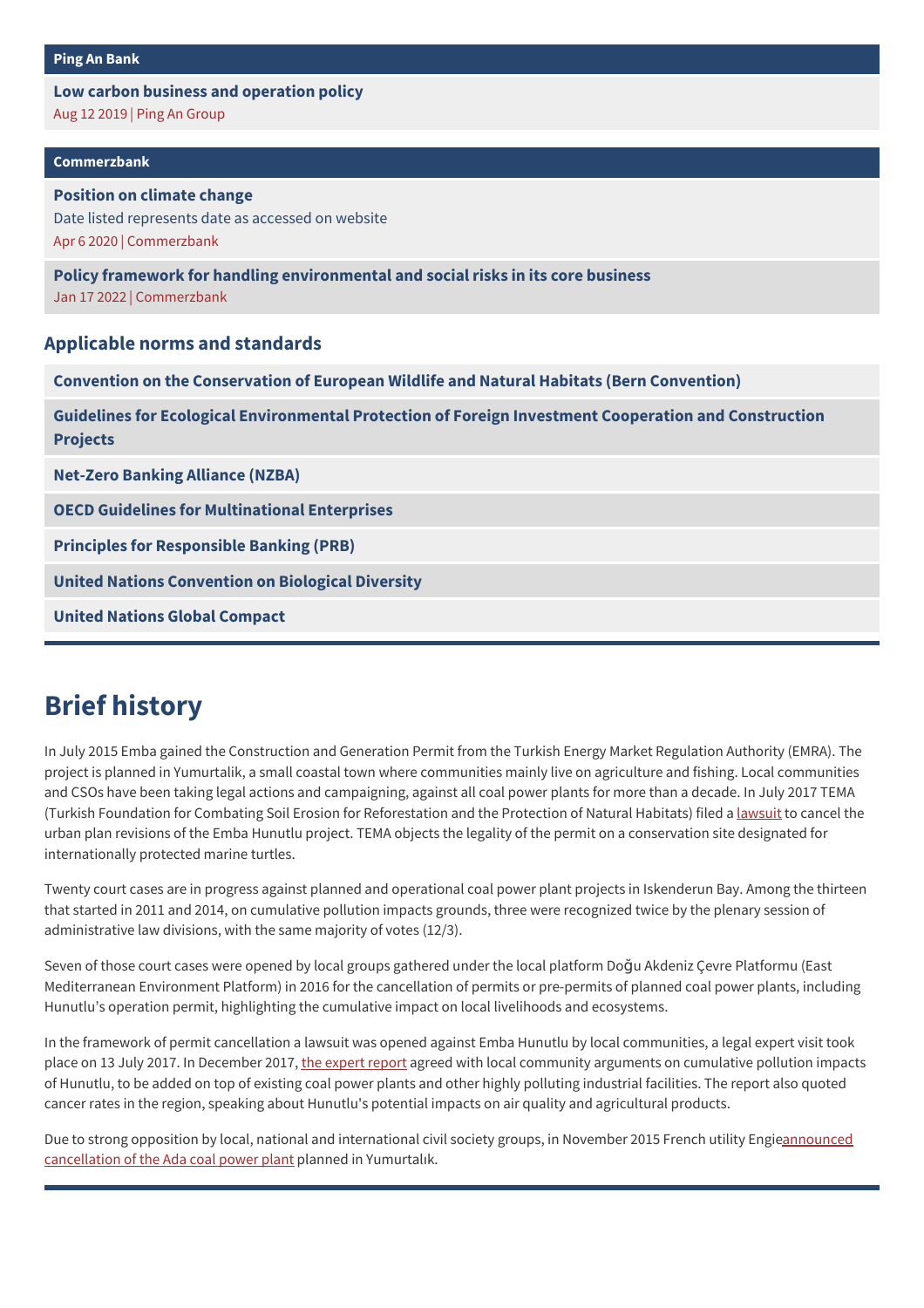# **Updates**

## **Turkey's current trajectory falls short of its commitments to Paris Agreement**

### Mar 22 2022

Earlier in 2021 Turkey endorsed the Paris [Agreement](https://unfccc.int/process-and-meetings/the-paris-agreement/the-paris-agreement) to limit climate change, but as of October 2021 policy was still to increase domestic coal share in the energy mix, and planned <u>[increases](https://www.invest.gov.tr/en/library/publications/lists/investpublications/overview-of-turkish-electricity-market.pdf) in coal power</u> were forecast to increase CO<sub>2</sub> emissions. Turkey's Paris Agreement Pledge - or nationally determined [contribution](https://www4.unfccc.int/sites/ndcstaging/PublishedDocuments/Turkey%20First/The_INDC_of_TURKEY_v.15.19.30.pdf) - on its greenhouse gas emissions needs to be updated to meet the agreement.

## **Expert report related to lawsuits against port and plant construction published**

### Feb 17 2020

An expert investigation was published in February 2020. The featured arguments from the report say in summary:

- The construction plans for sea and land are not compatible with each other, and together these plans are contrary to the İskenderun Bay (Adana-Mersin-Hatay) Integrated Coastal Areas Plan's relevant principles;
- In the EIA reports and other reports, important topics regarding spawning grounds of sea turtles are not investigated and addressed comprehensively. There is no mention of how the sea turtles (*Caretta Caretta*) will be affected by coal-carrying ships while trying to reach spawning areas;
- In one of the reports (scientific report), there are many precautions proposed to be taken to protect the sea turtles under protection. If all of the measures are followed completely, the coal plant can be considered as not risky, but it is not realistic or possible to implement all these precautions completely.

## **Construction of the Emba Hunutlu coal power plant has started**

### May 31 2019

In May 2019, the company initiated the construction of the coal power plant project. However, it was paused in June because of the tortoise nesting season, according to the local conservation group [EKAD](https://www.ekad.org.tr/en/).

## **ESI Eurosilo receives order for large coal silos for the Emba Hunutlu coal power plant**

#### Apr 30 2019

In April 2019, Dutch company, ESI Eurosilo, announced that it received a large order with the request for three large coal silos for the EMBA Hunutlu power plant. The first silo is agreed to be delivered at the beginning of 2020 and full delivery to be finished at the end of 2020 [\(Powertechnology.com](https://www.power-technology.com/contractors/materials/esi/pressreleases/esi-to-engineer-three-100000m%25C2%25B3-coal-silos-for-emba-hunutlu-plant/)).

## **Interventions at the second Belt and Road forum in April 2019**

### Apr 25 2019

Just before the second Belt and Road forum which took place in Beijing in late April, the groups HEAL, WWF Turkey, TEMA Foundation, Climate Action Network Europe (CAN-Europe) and Eastern Mediterranean [Environmental](http://www.tema.org.tr/web_14966-2_1/entitialfocus.aspx?primary_id=2152&target=categorial1&type=2&detail=single) Protection Platform issued a joint press release describing the unlawful environmental and health effects of the Hunutlu project.

Meanwhile, during the second Belt and Road forum SEP issued a [statement](http://www.shanghaipower.com/power/conpanynews/201907/t20190730_34305.html), declaring: "SEP will join hands with various parties to construct the project into a clean, efficient, reliable and beautiful world-class power plant, and create a crown jewel of the power industry around the Mediterranean Sea."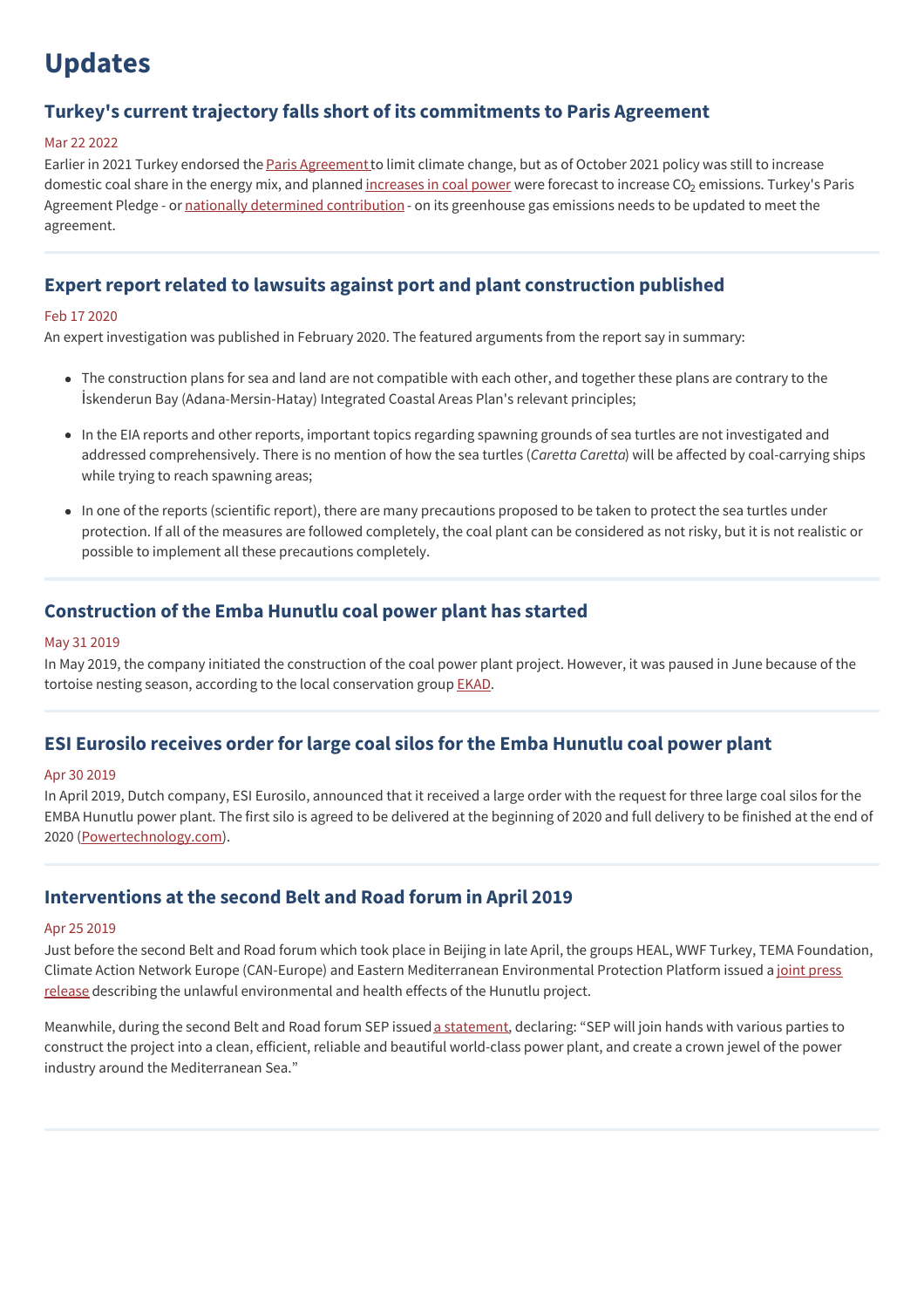## **Ankara court decides not to cancel Emba Hunutlu project permit**

#### Oct 30 2018

On 30th of October 2018, the hearing of the court case by Adana Bar, Turkish Bar Associations, Medical Chamber of Adana, Agriculture and Engineers Chamber of Adana Doğu Akdeniz Çevre Dernekleri (East Mediterranean Environment Associations) was held in Ankara. Despite the expert report, which stated the harmful effects of the plant, the Ankara District [Administrative](https://adanabarosu.org.tr/tr/barodan-haberler/baromuzun-da-davaci-oldugu-sugozu-ndeki-yeni-termik-santral-ile-ilgili-dosyanin-durusmasi-asiri-iklim-olaylarinin-golgesinde-yapildi) Court decided not to cancel the permit of the Emba project.

## **Expert report confirms impacts of Emba Hunutlu coal power plant project**

### Jan 31 2018

In January 2018, the [expert](https://odatv.com/4-kanser-tipi-16ya-cikti-2901181200.html) report for the court case filed by Adana Bar, Turkish Bar Associations, Medical Chamber of Adana, Agriculture and Engineers Chamber of Adana and Doğu Akdeniz Çevre Dernekleri (East Mediterranean Environment Associations) was published, acknowledging that the Emba Hunutlu coal power plant would harm the public health and agricultural production in the area.

## **TEMA files lawsuit**

### Jul 31 2017

In July 2017, TEMA (Turkish Foundation for Combating Soil Erosion, for Reforestation, and the Protection of Natural Habitats) filed a lawsuit to cancel the urban plan revisions of the Emba Hunutlu project, granting the permission to build the coastal structures of the coal plant on biodiversity conservation grounds. TEMA objects the legality of the project's permit on a conservation site designated for internationally protected marine turtles.

## **Lawsuits filed against seven coal power plant projects**

### Jun 29 2016

In June 2016, Adana Bar, Turkish Bar Associations, Medical Chamber of Adana, Agriculture and Engineers Chamber of Adana and Doğu Akdeniz Çevre Dernekleri (East Mediterranean Environment Associations) filed a [lawsuit](https://adanabarosu.org.tr/tr/barodan-haberler/baromuzun-tbb-ve-cevre-dernekleri-ile-davaci-oldugu-yumurtalik-emba-termik-sanrali-lisans-iptali-davasinin-kesfi-yapildi) against seven coal plant projects in the region including Emba Hunutlu.

# **Financiers**

The project will be funded by 20% [equity](https://www.banktrack.org/download/tendering_notice/tenderingnoticeoe20160926.pdf) and 80% debt. The debt (USD 1.381 billion) is financed by a 15 year loan from three Chinese banks: China Development Bank, ICBC and Bank of China. See below for more details.

[Shanghai](http://www.shanghaipower.com/power/conpanynews/201907/t20190730_34297.html) Electric Power and Avic International are funded by a group of (mainly Chinese) banks. Below are listed loans and underwriting services between 2010 and 2016 to these companies.

| <b>Banks</b>                                                                                                                                                                               |                 |                              |  |  |
|--------------------------------------------------------------------------------------------------------------------------------------------------------------------------------------------|-----------------|------------------------------|--|--|
| <b>Bank for Beijing</b>                                                                                                                                                                    |                 | Details $\blacktriangledown$ |  |  |
| Debt – corporate loan                                                                                                                                                                      | USD 189 million | $2010 - 2016$                |  |  |
| Provided corporate loans and underwriting services to Avic International totalling USD 189 million between 2010 and 2016<br>source: Bloomberg, December 2016; Thomson EIKON, December 2016 |                 |                              |  |  |
| <b>Bank of China</b> China profile                                                                                                                                                         |                 | Details $\blacktriangledown$ |  |  |
| Debt – corporate loan                                                                                                                                                                      | USD 460 million | 2019 - 2034                  |  |  |
| Co-financed USD 1.381 billion loan with China Development Bank and ICBC<br>source: Revolvy.com<br>link                                                                                     |                 |                              |  |  |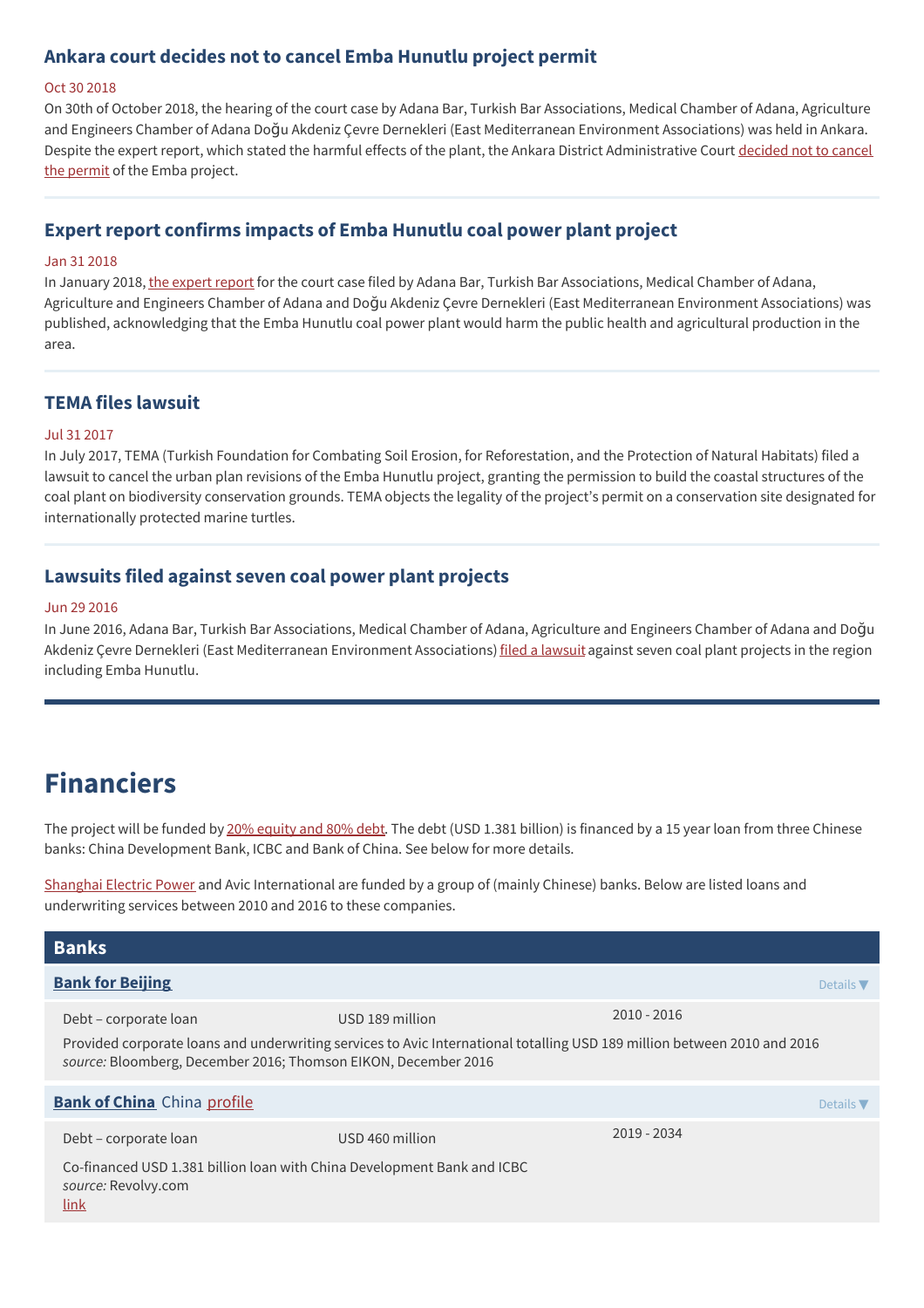| Debt - corporate loan                                                                                                  | USD 630 million                                                                                                            | 2010 - 2016   |                              |
|------------------------------------------------------------------------------------------------------------------------|----------------------------------------------------------------------------------------------------------------------------|---------------|------------------------------|
| source: Bloomberg, December 2016; Thomson EIKON, December 2016                                                         | Provided corporate loans and underwriting services to Shanghai Electric totalling USD 630 million between 2010 and 2016    |               |                              |
| Debt - corporate loan                                                                                                  | USD 936 million                                                                                                            | 2010 - 2016   |                              |
| source: Bloomberg, December 2016; Thomson EIKON, December 2016                                                         | Provided corporate loans and underwriting services to Avic International totalling USD 936 million between 2010 and 2016   |               |                              |
| <b>Bank of Communications</b> China profile                                                                            |                                                                                                                            |               | Details V                    |
| Debt - corporate loan                                                                                                  | USD 292 million                                                                                                            | $2010 - 2016$ |                              |
| source: Bloomberg, December 2016; Thomson EIKON, December 2016                                                         | Provided corporate loans and underwriting services to Shanghai Electric totalling USD 292 million between 2010 and 2016    |               |                              |
| <b>CITIC Industrial Bank</b>                                                                                           |                                                                                                                            |               | Details $\nabla$             |
| Debt - corporate loan                                                                                                  | USD 1.614 billion                                                                                                          | $2010 - 2016$ |                              |
| source: Bloomberg, December 2016; Thomson EIKON, December 2016                                                         | Provided corporate loans and underwriting services to Avic International totalling USD 1.614 billion between 2010 and 2016 |               |                              |
| <b>China Construction Bank</b> China profile                                                                           |                                                                                                                            |               | Details $\nabla$             |
| Debt - corporate loan                                                                                                  | USD 337 million                                                                                                            | $2010 - 2016$ |                              |
| source: Bloomberg, December 2016; Thomson EIKON, December 2016                                                         | Provided corporate loans and underwriting services to Avic International totalling USD 337 million between 2010 and 2016   |               |                              |
| Debt - corporate loan                                                                                                  | USD 332 million                                                                                                            | $2010 - 2016$ |                              |
| source: Bloomberg, December 2016; Thomson EIKON, December 2016                                                         | Provided corporate loans and underwriting services to Shanghai Electric totalling USD 332 million between 2010 and 2016    |               |                              |
| <b>China Development Bank</b> China profile                                                                            |                                                                                                                            |               | Details $\nabla$             |
| Debt - corporate loan<br>Co-financed USD 1.381 billion loan with ICBC and Bank of China<br>source: Revolvy.com<br>link | USD 460 million                                                                                                            | 2019 - 2034   |                              |
| Debt - corporate loan                                                                                                  | USD 549 million                                                                                                            | 2008 - 2016   |                              |
| source: Bloomberg, December 2016; Thomson EIKON, December 2016                                                         | Provided corporate loans and underwriting services to Shanghai Electric totalling USD 549 million between 2010 and 2016    |               |                              |
| <b>China Everbright Bank</b> China profile                                                                             |                                                                                                                            |               | Details $\nabla$             |
| Debt - corporate loan                                                                                                  | USD 230 million                                                                                                            | 2010 - 2016   |                              |
| source: Bloomberg, December 2016; Thomson EIKON, December 2016                                                         | Provided corporate loans and underwriting services to Shanghai Electric totalling USD 230 million between 2010 and 2016    |               |                              |
| <b>China Merchants Bank</b> China profile                                                                              |                                                                                                                            |               | Details $\blacktriangledown$ |
| Debt - corporate loan                                                                                                  | USD 177 million                                                                                                            | 2010 - 2016   |                              |
| source: Bloomberg, December 2016; Thomson, December 2016                                                               | Provided corporate loans and underwriting services to Avic International totalling USD 177 million between 2010 and 2016   |               |                              |
| Debt - corporate loan                                                                                                  | USD 427 million                                                                                                            | 2010 - 2016   |                              |
| source: Bloomberg, December 2016; Thomson EIKON, December 2016                                                         | Provided corporate loans and underwriting services to Shanghai Electric totalling USD 427 million between 2010 and 2016    |               |                              |
| <b>China Minsheng Bank</b> China profile                                                                               |                                                                                                                            |               | Details                      |